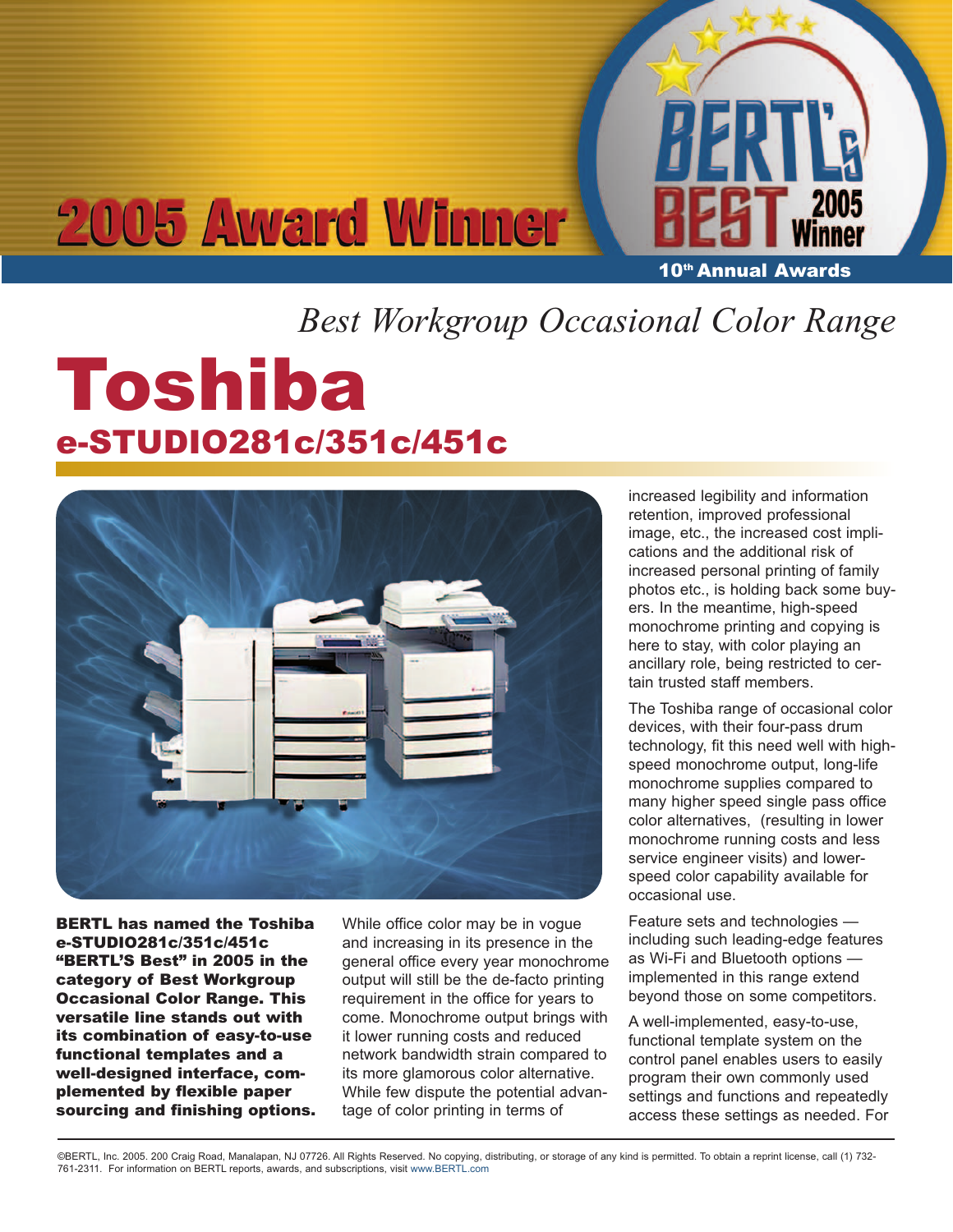## **2005 Award Winner**

example, one user may regularly scan at a certain resolution and send those scans to a particular set of e-mail addresses. Another user may copy using specific image quality settings and produce hardcopy sets with certain finishing options.

Other features that, in combination, help set the Toshiba Workgroup Color MFPs apart from the crowd include easy integration with third-party software and hardware, next-generation e-BRIDGE single-board architecture, very good resolution, and numerous security features that are becoming especially important considering new legislation. A new alliance with e-COPY makes it even easier to implement the company's ScanStation hardware/software solution which extends the capability of digital copiers and scanners to bridge paper and digital workflows.

One of the engineering highlights within the range is the single-board e-BRIDGE system controller. While single-board designs are known to improve serviceability and reliability, Toshiba's latest e-BRIDGE singleboard technology uses a fast PowerPC Processor and capable system buses to process jobs more quickly. A single e-BRIDGE board handles copy, print, scan, fax, networking (Ethernet 10/100), and other functions. While some manufacturers offer single-board control with a copier-to-MFP upgrade path, Toshiba from the start has built full MFP functionality into this range.

Instead of adding function boards, as is done by some competitors,

copy/print/scan functionality is built right into the e-BRIDGE controller. Another important draw in this market is Toshiba's e-Filing system that works with an internal hard drive to create a relatively powerful way or organizing and storing documents within the system — either via the system's control panel interface or Toshiba's web-based desktop utility.

Documents are organized in the e-Filing system using a series of storage

'boxes.' One public box can be accessed by everyone who uses the machine. In addition to this shared box, up to 200 private, password-protected boxes can be setup.One level deeper, each private box can be divided into 100 folders, each containing a maximum of 400 documents (each of up to 200 pages). Additional features further enhance e-Filing functionality, including print to box, received fax to box, scan to box, and TWAIN capability from a connected PC.

Other system software functions include scan to e-mail, scan to file, scan to FTP, scan to Internet fax, and scan to network fax.

Paper handling is more than capable through the line, with all models offer-

10<sup>th</sup> Annual Awards

BERTL analyst taking a look at the new Toshiba occasional color MFP

ing high-capacity trays and a standard bypass unit. Devices handle typical media weights and types. Finishing options for models in this range include, for example, single-position and multi-position stapling as well as 2- and 4-hole punching capabilities.

Models in the Toshiba Color MFP line offer low-cost monochrome combined with formidable full-color capabilities (in many cases eliminating the need to outsource color jobs down to the company CRD or an outside agency), impressive software and scanning functionality, and fairly unique wireless options for walk-up printing from laptops and PDAs, all at a reasonable price from a highly respected manufacturer.

©BERTL, Inc. 2005. 200 Craig Road, Manalapan, NJ 07726. All Rights Reserved. No copying, distributing, or storage of any kind is permitted. To obtain a reprint license, call (1) 732- 761-2311. For information on BERTL reports, awards, and subscriptions, visit www.BERTL.com